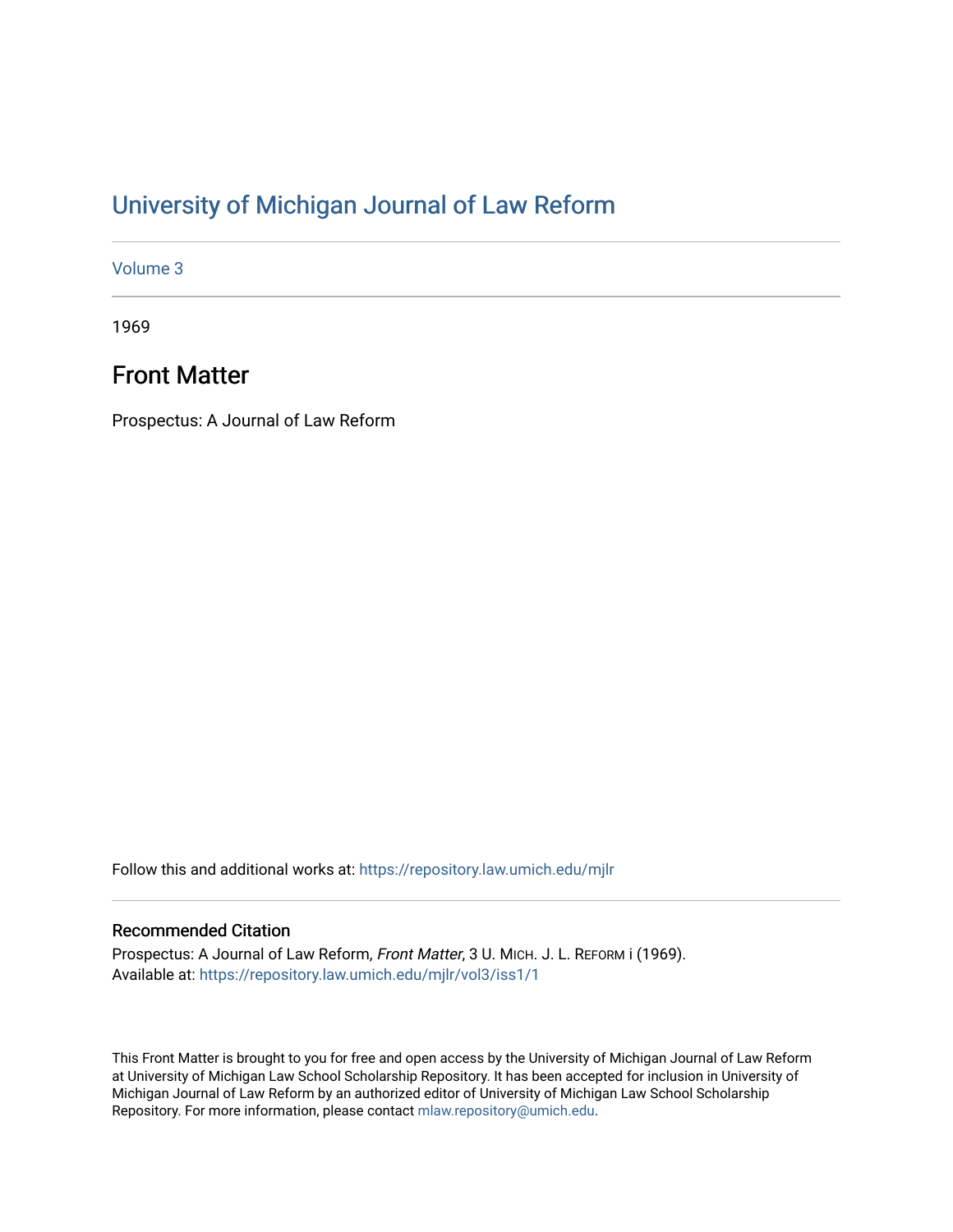# **PROSPECTUS**

 $\mathcal{L}(\mathcal{L}^{\text{max}})$  and  $\mathcal{L}(\mathcal{L}^{\text{max}})$ 

# VOLUME3

# 1969-1970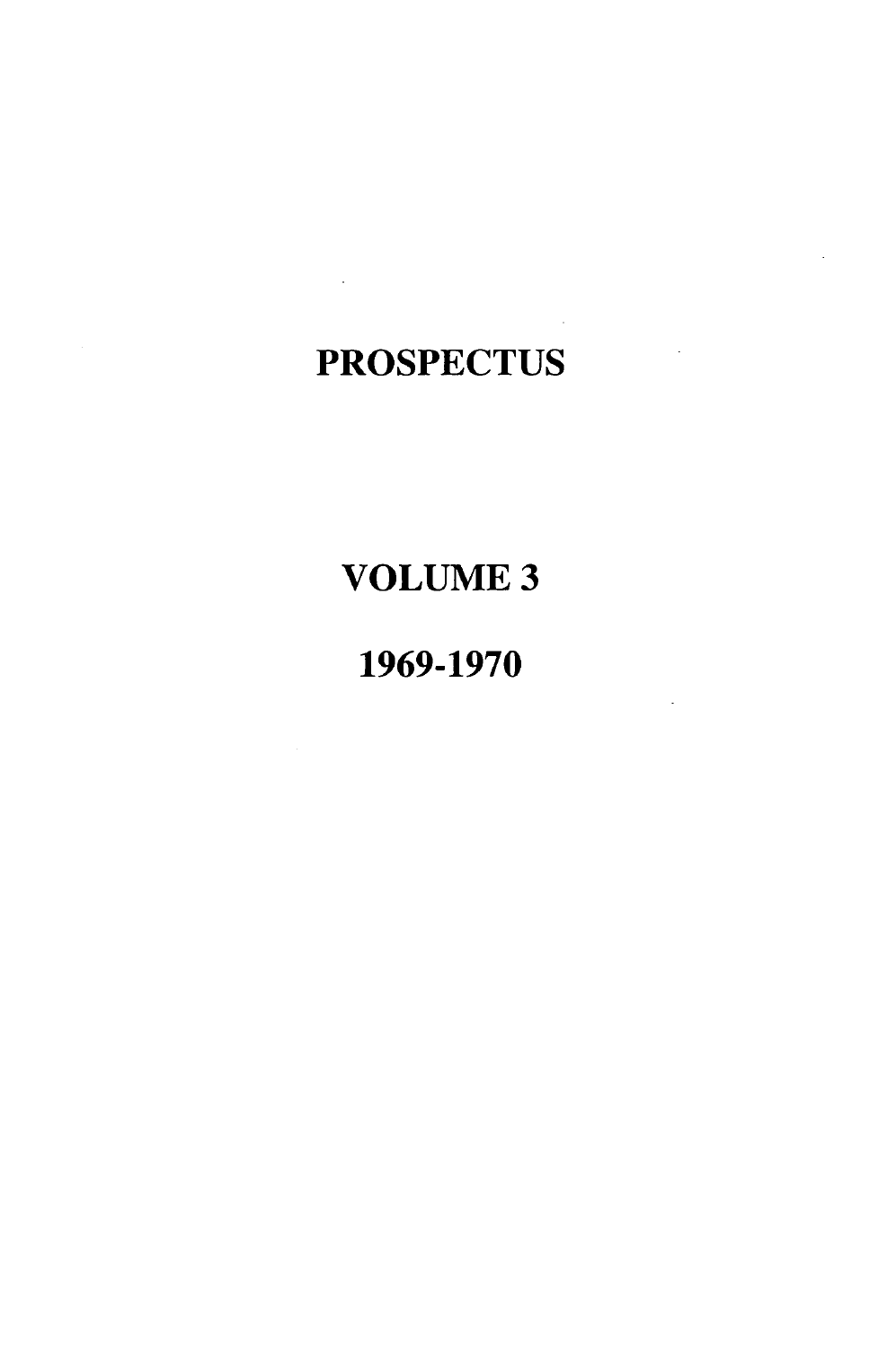Vol. 3, No. I

#### **CONTENTS**

December 1969

| THE EFFECT OF "GETTING CAUGHT":                      |     |
|------------------------------------------------------|-----|
| <b>APPREHENSION OF THE JUVENILE OFFENDER</b>         |     |
| AS A CAUSE OF SUBSEQUENT DELINQUENCIES               |     |
| <b>NATIONAL STUDY OF THE AFTERMATH OF</b>            |     |
| Jay R. Williams                                      | 3   |
| SOCIAL SCIENTIST'S RESPONSE Richard B. Stuart        | 13  |
| JUVENILE COURT JUDGE's RESPONSEJohn P. Steketee      | 25  |
| FAMILY LAWYER'S RESPONSERobert F. Drinan             | 31  |
| INFORMAL PROCEEDINGS UNDER THE UNIFORM               |     |
| PROBATE CODE: NOTICE AND DUE PROCESS Roger A. Manlin |     |
| and Richard A. Martens                               | 39  |
| <b>DETROIT HOUSING CODE ENFORCEMENT AND</b>          |     |
| <b>COMMUNITY RENEWAL:</b>                            |     |
| A STUDY IN FUTILITYBrett R. Dick and                 |     |
| John S. Pfarr, Jr.                                   | 61  |
| THE NEWS AND THE ACCUSED Lawrence W. Schad           | 95  |
| A REAPPRAISAL OF IMPLIED CONSENT                     |     |
|                                                      |     |
| INDUSTRIAL HEALTH AND SAFETY:                        |     |
| THE NEED FOR EXTENDED FEDERAL                        |     |
|                                                      |     |
| <b>LEGISLATION</b>                                   |     |
| NEW YORK CITY SCHOOL DECENTRALIZATION 282            |     |
| <b>MICHIGAN COMPULSORY ARBITRATION</b>               |     |
|                                                      | 239 |
| <b>NEW YORK MINIMUM WAGE ACT</b>                     |     |
|                                                      |     |

Copyright © 1969 by the University of Michigan Law School. All rights reserved. Published semiannually at Ann Arbor, Michigan. Third class postage paid at Ann Arbor,

Michigan. Printed at Cushing-Malloy Inc., Ann Arbor, Michigan 48104

Subscriptions: United States, \$5.00 per year, foreign, *\$5.50* per year.

Current volume: Single Issue, \$2.75; Reprints, \$.50 and up.

Editorial and Business Offices:

PROSPECTUS A Journal Of Law Reform 110 Legal Research Building University of Michigan Law School Ann Arbor, Michigan 48104